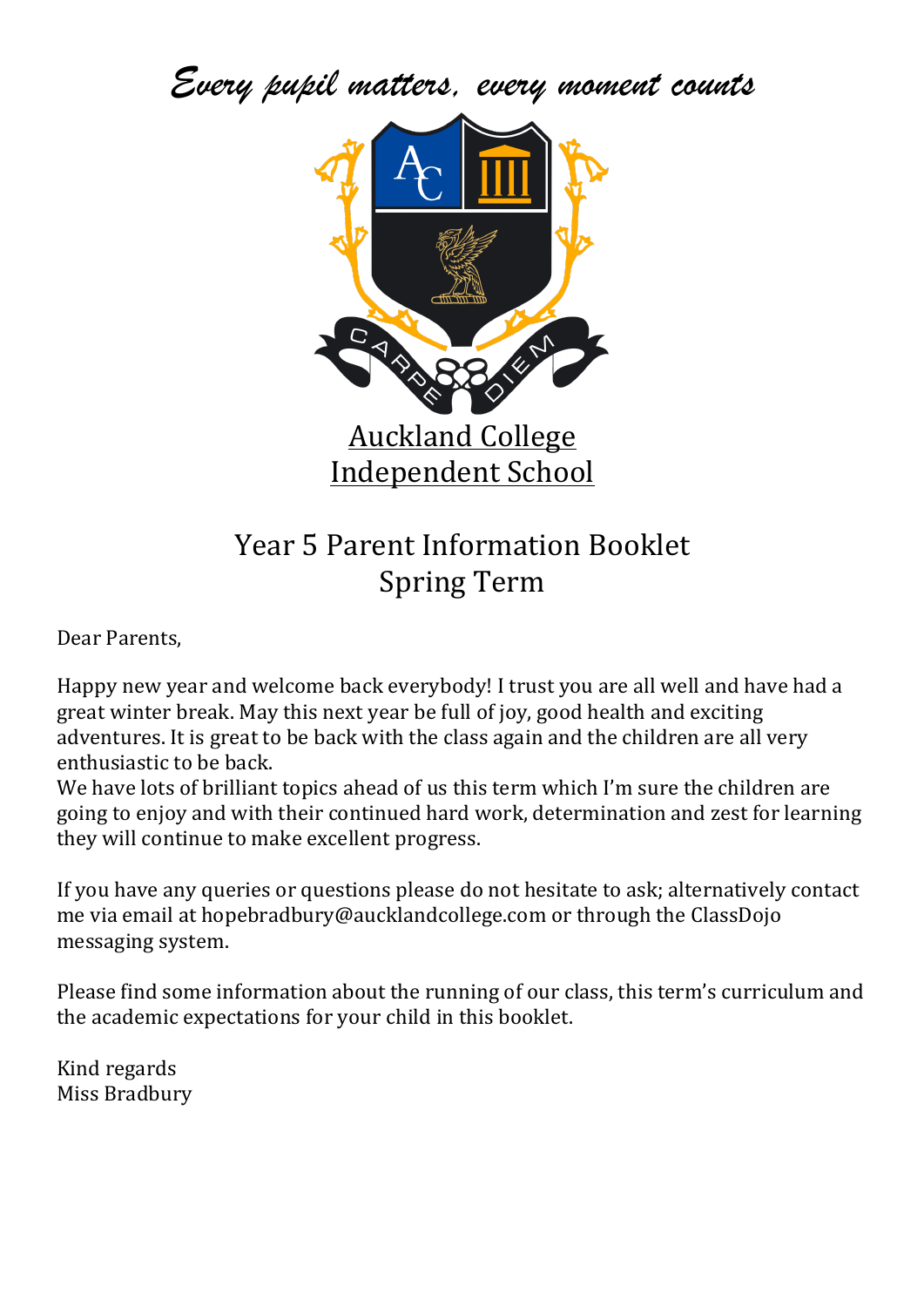# **Spring Term Curriculum**

| Subject            | 1 <sup>st</sup> Half Term                                                            | 2 <sup>nd</sup> Half Term                                                |
|--------------------|--------------------------------------------------------------------------------------|--------------------------------------------------------------------------|
| English            | We are linking English with our history                                              | This half term we will be linking English                                |
|                    | topic lessons by looking at writing: diary                                           | to our new topic Exploring Europe. We                                    |
|                    | entries, propaganda posters, character                                               | will be writing a discussion text based on                               |
|                    | descriptions and World War 2 inspired                                                | the arguments for and against going on                                   |
|                    | stories and looking at language and                                                  | holiday abroad, and a persuasive letter to                               |
|                    | writing features such as relative clauses                                            | convince Miss Boyd to allow us to go on a                                |
|                    | in our writing.                                                                      | (fictional) school trip abroad!                                          |
| <b>Mathematics</b> | This half term we are focusing on                                                    | This term we will be continuing with                                     |
|                    | multiplication and division by one and                                               | fractions. The children will learn to                                    |
|                    | two-digit numbers. We will then move on                                              | subtract, multiply and calculate fractions                               |
|                    | to look at adding fractions and mixed<br>numbers. The children will learn how to     | of amounts.<br>Following this we the children will be                    |
|                    | convert fractions and order them.                                                    | learning about percentages and how to                                    |
|                    |                                                                                      | convert them to fractions and decimals.                                  |
| Science            | This half term we are learning about                                                 | In our forces topic we will be learning                                  |
|                    | Scientists and Inventors, starting with                                              | about gravity, air and water resistance,                                 |
|                    | David Attenborough then learning about;                                              | friction and mechanisms. The children                                    |
|                    | Eva Crane, Margaret Hamilton and                                                     | will have the opportunity to carry out                                   |
|                    | Stephanie Kwole.                                                                     | practical investigations to develop a                                    |
|                    |                                                                                      | greater understanding of these.                                          |
|                    |                                                                                      |                                                                          |
| Humanities         | The children will learn about how the                                                | Within the unit 'Exploring Europe', the                                  |
|                    | lives of British people had been affected                                            | children will be comparing Eastern                                       |
|                    | by the Second World War and this will                                                | European countries with the UK in the                                    |
|                    | lead into the children learning about                                                | context of climate, landscapes and towns                                 |
|                    | rebuilding Britain and to the creation of<br>the NHS.                                | and cities. The children will be planning a                              |
|                    |                                                                                      | trip to a European country and learning<br>about the Chernobyl disaster. |
|                    | We will begin to learn about the basics of                                           | This half term we will continue to                                       |
| Computing          | coding through 'Scratch'. We will create                                             | develop our coding skills through further                                |
|                    | our own games and stories and use these                                              | engaging and exciting programs;                                          |
|                    | to reflect and problem solve our codes.                                              | Espresso Coding and Code for Life.                                       |
| <b>PE</b>          | Developing skills in attack and defence                                              | In our unit on Gymnastics, we will                                       |
|                    | through Benchball and Basketball, the                                                | concentrate on using a range of                                          |
|                    | students will learn how to consistently                                              | equipment to develop our abilities.                                      |
| Day:               | apply strategy and tactics and support                                               | Linking movements and building our                                       |
| <b>Monday</b>      | others through teamwork. They will also                                              | strength when performing.                                                |
|                    | learn more about the effect of exercise on                                           |                                                                          |
|                    | the body.                                                                            |                                                                          |
| Spanish            | This half term our topic is 'Sports', we                                             | 'Mi Casa' is the focus of this term. We will                             |
|                    | will be naming sports in Spanish, saying                                             | be naming rooms in the house as well as                                  |
|                    | when we play them by revising the days                                               | describing them; this will involve work                                  |
|                    | of the week. We will have to give justified<br>opinions and we will look at the verb | on adjectives and how to make                                            |
|                    | 'jugar' = 'to play' so we can say what                                               | agreements when using masculine and                                      |
|                    | sports other people play. We will be                                                 | feminine adjectives.                                                     |
|                    | working in each of the 4 skill areas of                                              | Our verb focus will be 'vivir' to live which                             |
|                    | speaking, listening, reading and writing.                                            | is a regular verb.                                                       |
|                    |                                                                                      |                                                                          |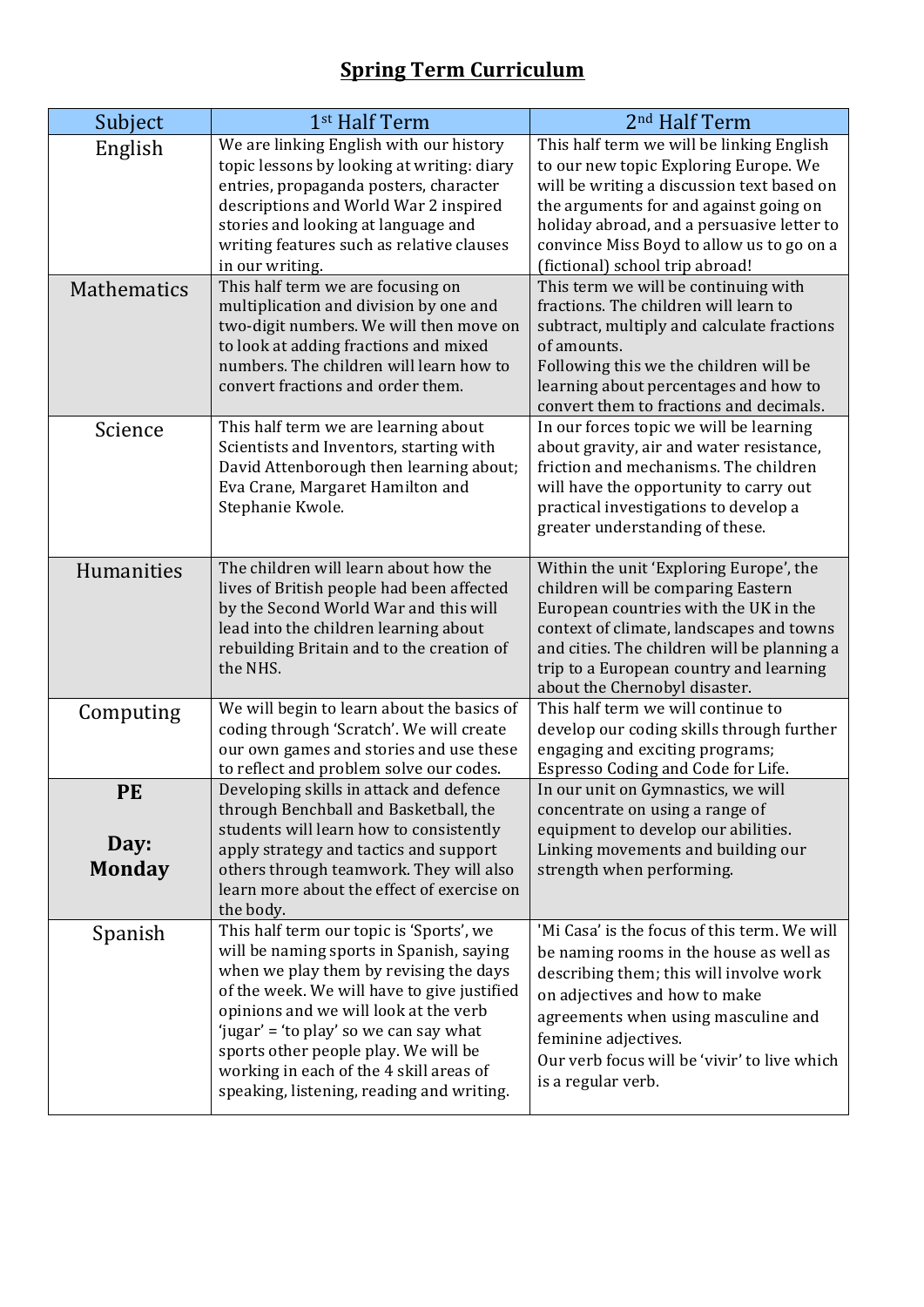| Arts           | This half term, our project is called<br>'Insects'. We will be exploring the use<br>pencil, colour, mosaic design, puppet<br>making and sculpture to create quality<br>artwork that shows progression in your<br>skills. We will also have the opportunity<br>to explore the work of a range of 'Insect'<br>artists, in particular, Louise Bourgeois<br>and Jennifer Angus. | 'Fruit and Vegetable' is this half terms<br>project. We will develop our skills in<br>paint and clay and have the opportunity<br>to explore the work of the designer, Carl<br>Warner, textile artist, Michael Brennand-<br>Wood and Italian painter, Caravaggio. |
|----------------|-----------------------------------------------------------------------------------------------------------------------------------------------------------------------------------------------------------------------------------------------------------------------------------------------------------------------------------------------------------------------------|------------------------------------------------------------------------------------------------------------------------------------------------------------------------------------------------------------------------------------------------------------------|
| <b>RE/PHSE</b> | During this half term the topics in PSHE<br>that we will be discussing are; managing<br>emotions, risks, dangers and hazards and<br>consequences of crime and recognizing<br>when others need help.                                                                                                                                                                         | During the second half term we will look<br>at life in other countries, money and the<br>future, stereotypes and artistic freedom.                                                                                                                               |

#### **Reading**

Reading books should be brought in each day with reading records. Children should be heard read every day by parents with the reading recorded in the book. Teachers and support staff will hear the students read at least once a week and record this in the reading record. They will also be involved in small group guided and whole class reading sessions.

#### **Extended Learning**

Please find below the after school Extended Learning timetable for Year 5. The children should complete the homework task either in afterschool club or at home with family. Can parents please check and sign the task or diary to ensure it has been completed to a high standard.

| Day       | Learning             |  |
|-----------|----------------------|--|
| Monday    | <b>Spelling Task</b> |  |
| Tuesday   | <b>Mental Maths</b>  |  |
| Wednesday | Maths                |  |
| Thursday  | Comprehension        |  |
| Friday    | <b>Topics Task</b>   |  |

#### **Academic expectations**

Below is the end of year expectations for your child's age. At Auckland we believe that the students should be challenged to exceed these expectations, but we use these objectives as a basis to ensure that all students have a deep understanding of the topics.